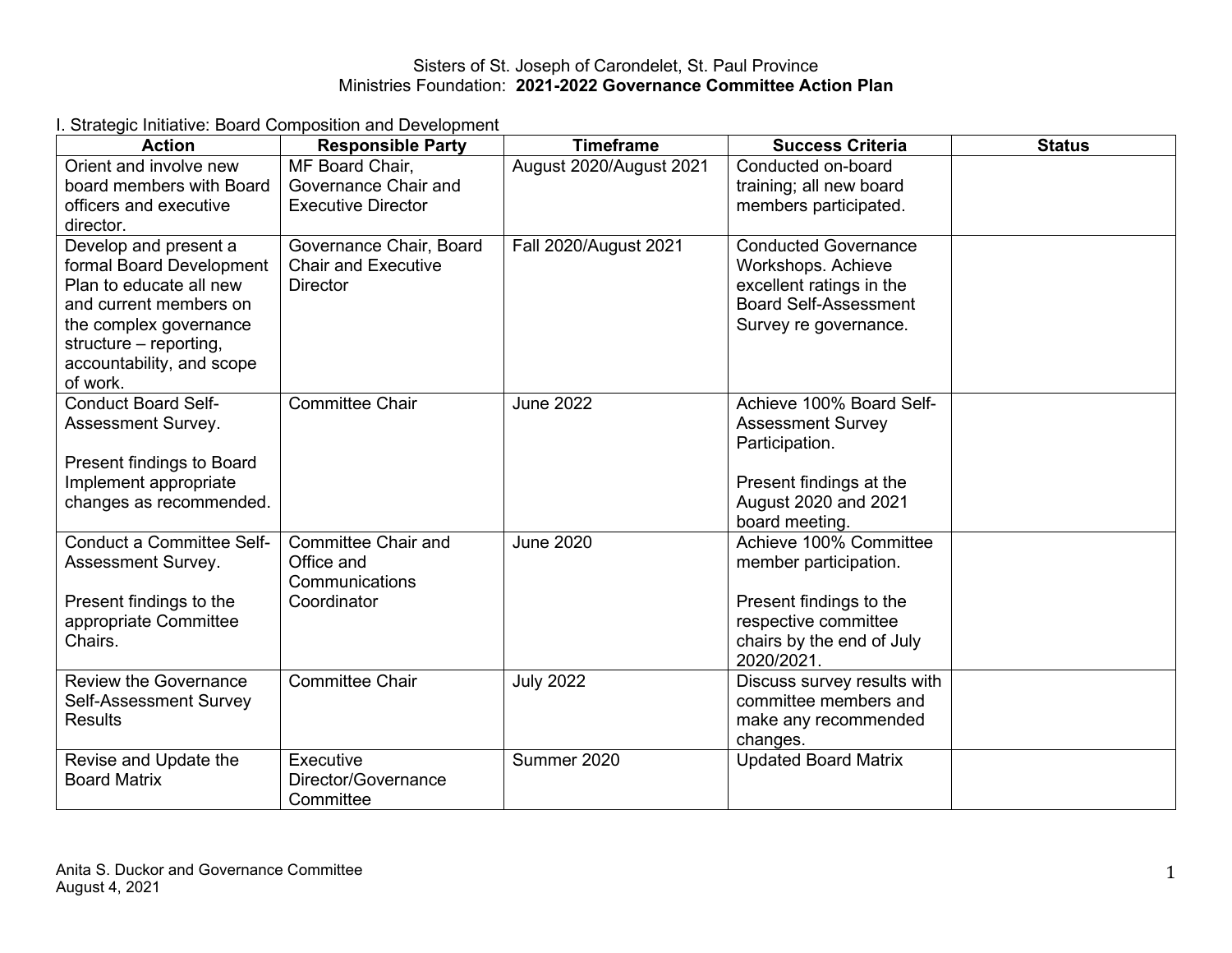II. Strategic Initiative: Board Governance [There are 10 more board positions]

| <b>Action</b>                                                                                                                                                                        | <b>Responsible Party</b>                      | <b>Timeframe</b>                                                                   | <b>Success Criteria</b>                                                                                   | <b>Status</b>                         |
|--------------------------------------------------------------------------------------------------------------------------------------------------------------------------------------|-----------------------------------------------|------------------------------------------------------------------------------------|-----------------------------------------------------------------------------------------------------------|---------------------------------------|
| <b>Establish a Nominations</b><br>Sub-Committee, Charter<br>and Scope of Work to<br>focus on selection of Board                                                                      | Chair/Board<br>Chair/Governance<br>Committee  | <b>Fall 2021</b><br>Initiate work in January<br>2022<br>Provide slate in June 2022 | Provide a 2022-2023 Slate<br>of Officers for the Board to<br>approve.                                     |                                       |
| officers<br><b>Review Governance</b><br><b>Committee Charter and</b><br>other committee charters                                                                                     | Chair/Governance<br>Committee                 | <b>Fall 2022</b>                                                                   | <b>Updated Committee</b><br><b>Charter in the Board</b><br>Member Handbook.                               |                                       |
| <b>Executive Director to</b><br>monitor attendance and<br>participation of Board<br>members.<br>Report findings to<br><b>Governance Committee</b><br>and the Executive<br>Committee. | Executive<br>Director/Governance<br>Committee | Monthly                                                                            | Address any board<br>member participation<br>issues on a timely basis.                                    |                                       |
| Actively engage the Board<br>of Directors in recruiting<br>new board members with<br>an emphasis on diversity.                                                                       | Executive<br>Director/Governance<br>Committee | Ongoing                                                                            | Add 3 net new board<br>members 2021-2022.<br>Update and work the<br><b>Board Diversity Action</b><br>Plan |                                       |
| Review the size of the<br>board and the number of<br>current board members<br>and determine if the<br>bylaws need to be revised.                                                     | Chair/Governance<br>Committee                 | Spring 2022                                                                        | Board approves any<br>recommended bylaw<br>change.                                                        | Decision not to revise the<br>bylaws. |
| <b>Or</b> Determine if we need to<br>recommend a resolution to<br>the full board if we are not<br>in compliance about the<br>size of the board that our<br>by-laws state.            | <b>Governance Committee</b>                   | <b>July 2022</b>                                                                   | Approved Board resolution<br>at the August Board<br>meeting.                                              |                                       |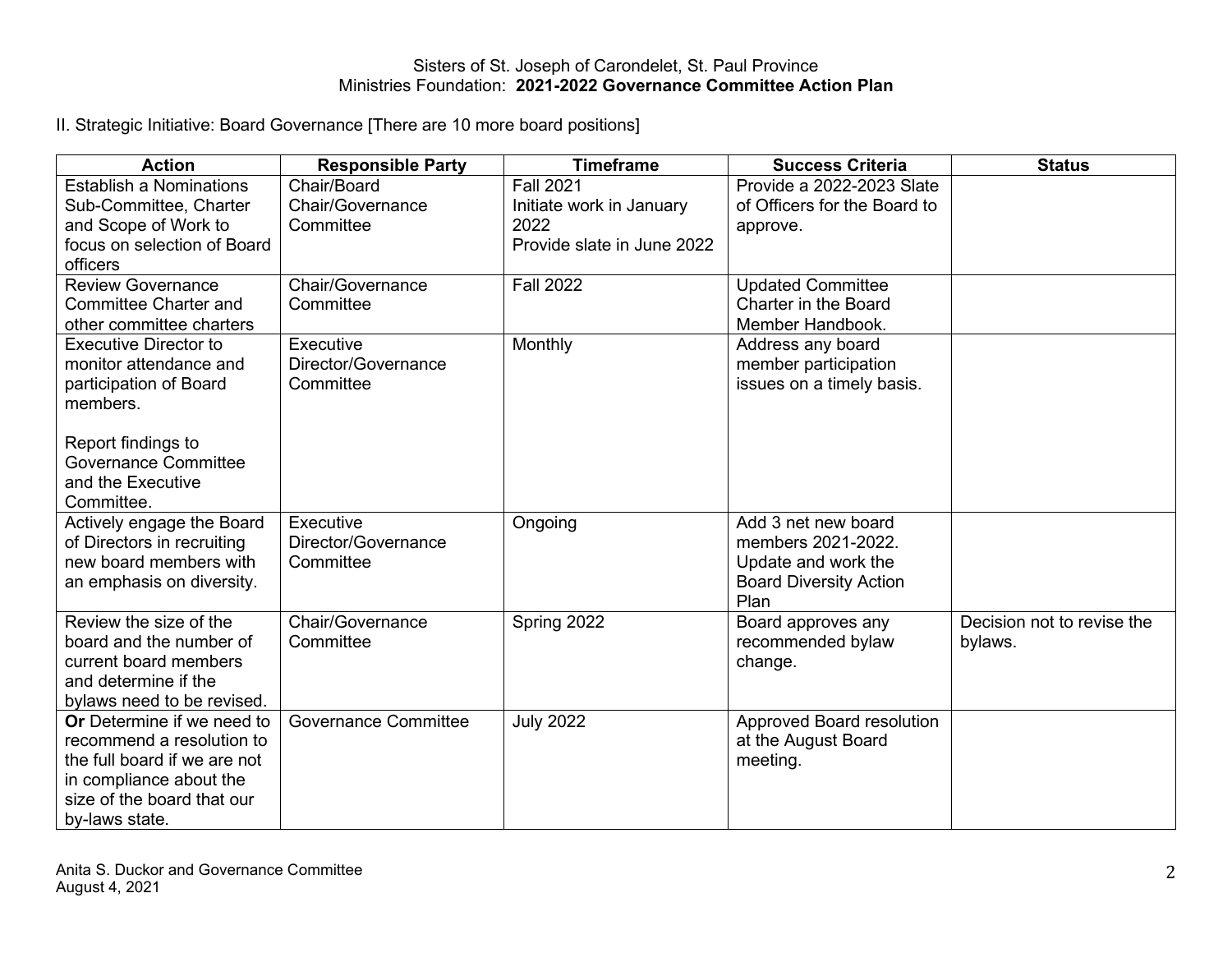II. Strategic Initiative: Board Governance (Continued)

| <b>Action</b>               | <b>Responsible Party</b>   | <b>Timeframe</b> | <b>Success Criteria</b>        | <b>Status</b> |
|-----------------------------|----------------------------|------------------|--------------------------------|---------------|
| Ensure the executive        | Chair/Governance           | May/June 2022    | 100% Executive                 |               |
| director evaluation process | Committee                  |                  | Committee Participation.       |               |
| using the agreed to         | Chair/Vice Chair of        |                  |                                |               |
| <b>Executive Director's</b> | <b>Executive Committee</b> |                  | <b>Executive Committee's</b>   |               |
| Performance Evaluation by   |                            |                  | Executive Director's           |               |
| the Executive Committee.    |                            |                  | <b>Performance Evaluation</b>  |               |
|                             |                            |                  | Report.                        |               |
| Refine the Executive        | Chair/Governance           | August 2022      | <b>Updated Job Description</b> |               |
| Director's Job Description  | Committee                  |                  |                                |               |

III. Board and Internal Policy

| <b>Action</b>                | <b>Responsible Party</b>  | Timeframe                   | <b>Success Criteria</b>      | <b>Status</b> |
|------------------------------|---------------------------|-----------------------------|------------------------------|---------------|
| Review and update            | Chair/Governance          | Ongoing posting of          | Current and                  |               |
| specific pages/areas for     | Committee                 | updates on the Board        | comprehensive Board of       |               |
| the Board of Directors'      | Staff                     | Portal and End of Fiscal    | Directors' Handbook.         |               |
| handbook.                    |                           | <b>Year Updated Printed</b> |                              |               |
|                              |                           | Copy                        |                              |               |
| Distribute updated pages     |                           |                             |                              |               |
| to Board members.            |                           |                             |                              |               |
| Distribute Policy and Board  | <b>Executive Director</b> | Ongoing                     | 100% Board members           |               |
| Handbooks to new board       |                           |                             | have current Ministries      |               |
| members.                     |                           |                             | Foundation Handbook and      |               |
|                              |                           |                             | Policy Book.                 |               |
| Develop and submit DEI       | Chair/Governance          | January 2022                | 100% of Board Members        |               |
| Policy for Board members     | Committee                 |                             | and MF Staff have signed     |               |
| and Staff to review and      | Staff                     |                             | the DEI Policy Agreement     |               |
| approve                      |                           |                             |                              |               |
| Develop and submit Board     | Chair/Governance          | September 2021              | Implement a formal Board     |               |
| <b>Member Exit Interview</b> | Committee                 |                             | <b>Member Exit Interview</b> |               |
| Policy                       | Staff                     |                             | Policy                       |               |
|                              |                           |                             |                              |               |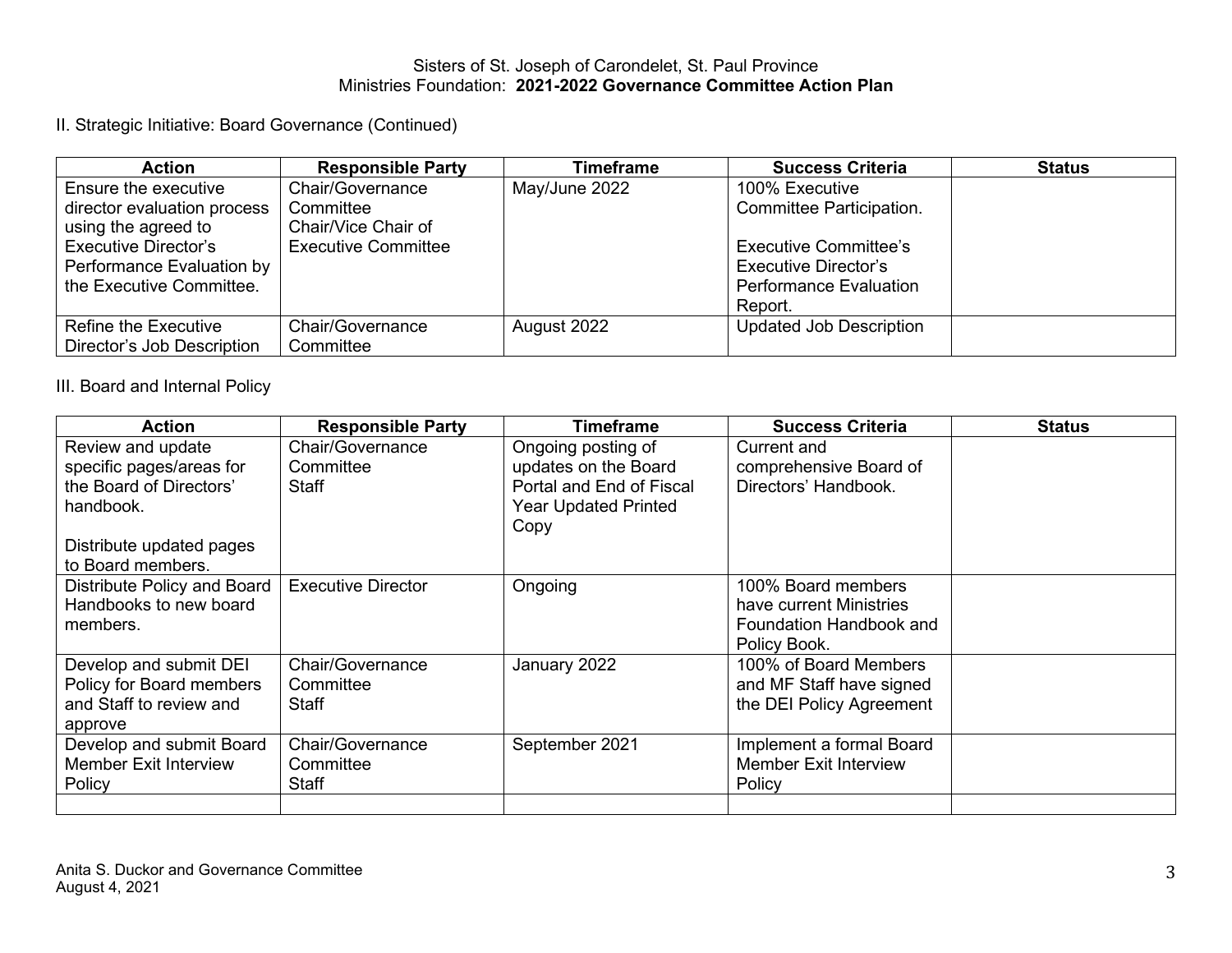# IV. Strategic Governance Framework

| <b>Action</b>                                                                                                                      | <b>Responsible Party</b>                                                                                                 | <b>Timeframe</b> | <b>Success Criteria</b>                                                                                                                              | <b>Status</b>                              |
|------------------------------------------------------------------------------------------------------------------------------------|--------------------------------------------------------------------------------------------------------------------------|------------------|------------------------------------------------------------------------------------------------------------------------------------------------------|--------------------------------------------|
|                                                                                                                                    |                                                                                                                          |                  |                                                                                                                                                      |                                            |
| Explore, discuss and<br>develop a Millennial                                                                                       | Ralph and Kevin Berg to<br>take the lead/Governance                                                                      | <b>TBD</b>       | A Millennial Associates<br>Structure developed for                                                                                                   | Pending Bold Moves 2030<br><b>Decision</b> |
| <b>Associates Structure</b>                                                                                                        | Committee                                                                                                                |                  | Board discussion.                                                                                                                                    |                                            |
| Develop and evaluate MF<br>Sponsorship and<br>Governance board options.                                                            | <b>Governance Committee</b>                                                                                              | <b>TBD</b>       | Completed an Analysis of<br>the advantages and<br>disadvantages of current<br>sponsorship structure and<br>potential other governance<br>structures. | Pending Bold Moves 2030<br>Decision        |
| Explore, discuss and<br>develop a MF Strategic<br>framework, dependent on<br>the Sisters Bold Moves<br>Structure<br>Recommendation | Governance Committee to<br>develop the work;<br><b>Executive Committee to</b><br>review; Board to discuss<br>and approve | <b>TBD</b>       | Approved MF Strategic<br>framework                                                                                                                   | Pending Bold Moves 2030<br>Decision        |